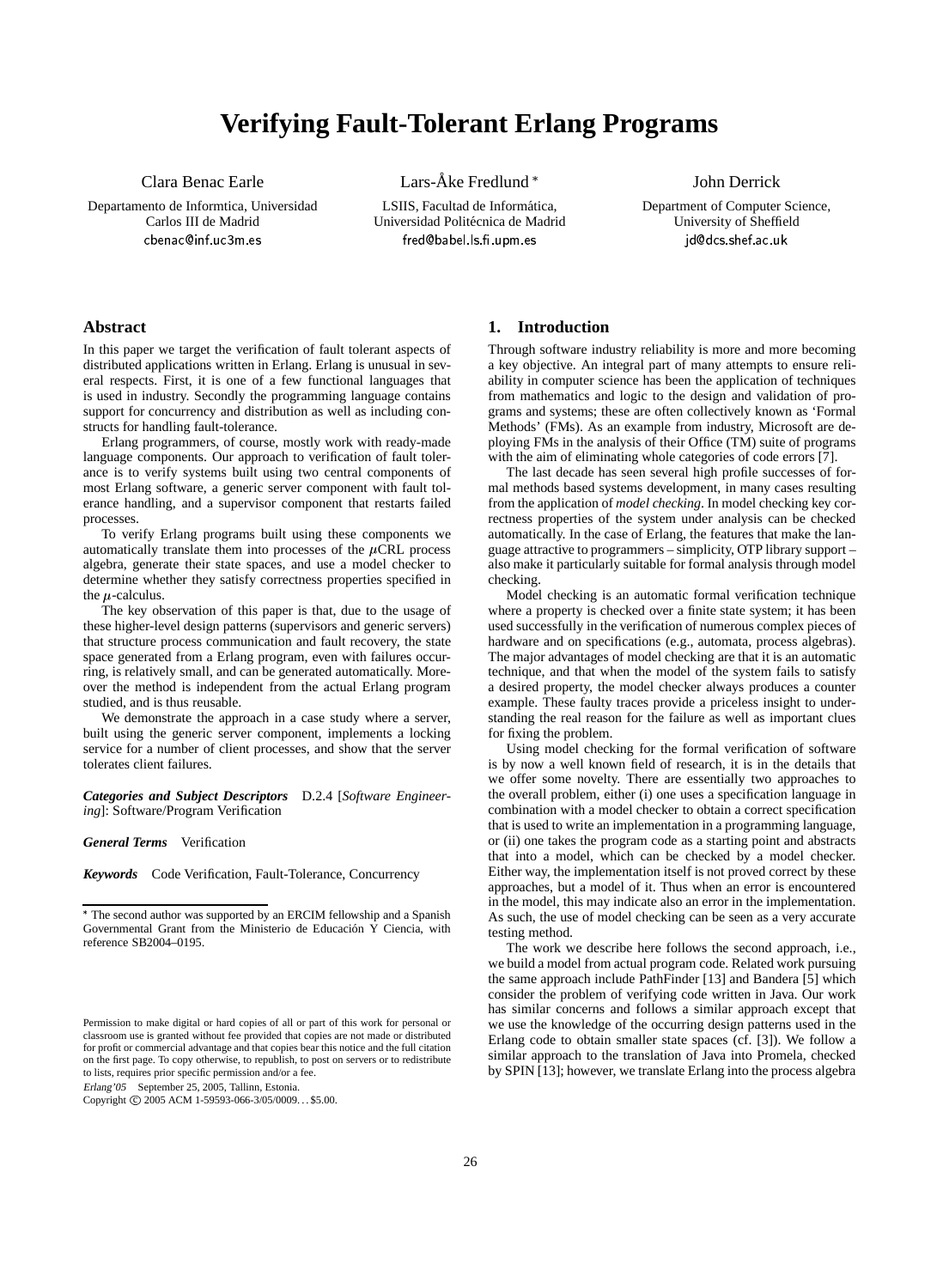with data  $\mu$ CRL [12] and model check by using the CADP toolset [10].

The fact that we translate the Erlang code into a process algebraic specification and use tools developed for analysing process algebras rather than implementing tools that work directly on Erlang code has a number of benefits, primarily that we can reuse existing toolsets for efficient state space generation from process algebraic specifications.

Several tools have been developed to support verification of  $\mu$ CRL specifications [6, 23]. Our approach to verification uses a model checker from the CADP toolset. In order to input the  $\mu$ CRL specifications into the model checker, we need to convert the specification to an appropriate input format, in particular, we use the state space generation tool of the  $\mu$ CRL toolset. The logic used to express the properties we are interested in is the alternationfree  $\mu$ -calculus [8]. Because we use standard tools, our contribution lies in the abstraction and its automation.

We have built a tool, etomcr1, which automatically translates client-server systems, where the server uses the Erlang/OTP generic server behaviour, into a  $\mu$ CRL specification. We developed the etomcr1 tool at the same time as we verified a small, but critical, part of a locker algorithm used in the software controlling Ericsson's AXD ATM switches. This case-study is described in [2]. The tool has also been used in the verification of another industrial case-study, the scheduler of a video-on-demand server [20, 4]. In this paper we extend the verification framework to fault-tolerant client-server systems, and by doing so we aim to come one step closer to the goal of being able to analyse industrial code.

# **2. Erlang**

A key aspect of the Erlang approach to development is the use of design patterns (provided by Erlang/OTP) which are encapsulated in terms of generic components. This approach simplifies the development cycle, as well as our verification of fault-tolerance. In the following, we give a brief review of the Erlang design patterns that are central to our model checking effort.

#### **2.1 Generic server component**

A server is a process that waits for a message from another process, computes a response message and sends that back to the original process. Normally the server will have an internal state, which is initialised when starting the server and updated whenever a message has been received.

Erlang/OTP provides a convenient component, the *generic server*, for programming server processes. The behaviour module (gen\_server) implements the common parts of a generic server process, providing a standard set of interface functions, for example, the function gen\_server: call for synchronous communication with the server and the function gen\_server: cast for asynchronous communication. The specific parts of the concrete client-server system are given in a call-back module.

We illustrate the functionality provided by the generic server component using a server in Figure 1 which is also used as the leading example of this paper. Informally the server implements a locking facility for a set of client processes. A client can acquire the lock by sending a request message, and release it using a release message.

In the example the server may be called with a request or a release message. If the message is a request, and if Pending is contained the message of  $\alpha$ the empty list, it replies to the caller with the atom ok, and the new state of the server is [Client]. If Pending is not empty, then the reply is postponed (until more messages arrive) and the new state of the server is obtained by adding Client to the end of Pending. In case of a release, the server may issue a reply to the waiting caller, using the gen\_server: reply function. In the example, the

```
-modelle(locker).-behaviour(gen_server).
-export([start/0, init/1]).
```
START I - 3 GMD SMRWMR START TIDKIN IOGAT TIDGERF TIDGERTVMR TI TIT

```
init(A) -> fok. [1].
```

```
1910 - 1911 - 1912 - 1913 - 1914 - 1925 - 1926 - 1937 - 1948 - 1949 - 1949 - 1949 - 1949 - 1949 - 1949 - 1949 - 1
     case Pending of
             HXO_(0Q_T*76/*F.a-
Lb+5LcHX\0.6?/<A0G0O6Vd
                -> {noreply, Pending ++ [Client]}
     end:
(3) 1971/10 1302/2004 12:3.50 1302/2014 1304/2015 1304/2016 1304/2017 1304/2017 1304
     case Pending of
             HXO_(0Q_T*76/*F.a-
Lj,6+<A/LcHWO0Vd
             Be(0QZ@0/<A
B0C/*73>/*7Sk76/*F.a-
1X;,-
1W^6/<A,6?"A6@8
L+*5D8L
                      raniv anna vanainar
     end.
```
**Figure 1.** The source code of an Erlang generic server

generic server can be shut down by issuing a non-blocking call (a cast) to it; the server corresponds by shutting down (indicated by returning stop).

The processing of calls by a generic server is sequential, i.e., there are never concurrent invocations of the callback functions; a generic server thus offers a convenient way of controlling the amount of concurrency in an application and of protecting the state of the server.

Client processes use a uniform way of communicating with the server; when a reply is expected they issue a call gen\_server:call(Locker, Message) where Locker is the process identifier of a generic server. The client process suspends until a value is returned by the server unless no reply is expected, in which case the function gen\_server: cast is called instead which doesn't cause the client to suspend. The generic server component, and its access functions, permits calls from remote (distributed) processes, with no change in syntax or semantics (except that further faults may occur).

Note that the semantics of communication using the generic server component is, in a sense, simpler that the communication paradigm of the underlying Erlang language. Generic servers always receive messages sequentially, i.e., in FIFO (first-in first-out) order. Erlang processes in contrast can potentially receive messages sent to them in an arbitrary order. Thus by focusing on the higherlevel components, rather than the underlying language primitives, our verification task becomes easier (concretely, state spaces are reduced). We will see the same thing happening when considering fault tolerance later on in this paper.

## **2.2 Supervisor component**

A frequent assumption made when writing Erlang software is that any Erlang process may unexpectedly die, either because of a hardware failure, or a software error in the code evaluated in the process. The runtime system provides a mechanism to notify selected processes of the fact that a certain other process has terminated; this is realized by a special message that arrives in the mailbox of processes that are specified to monitor the vanished process.

On top of the Erlang primitives to ensure that processes are aware of the existence of other processes, a supervisor process component is available. This component evaluates a function that creates processes (known as childred) which it will monitor. The children may themselves be supervisor processes, supervising its children in turn. The result is a hierarchical, tree-like, process supervision structure. After creating these processes, it enters a receive loop and waits for a process to die. If that happens, it might either restart the child or use another predefined strategy to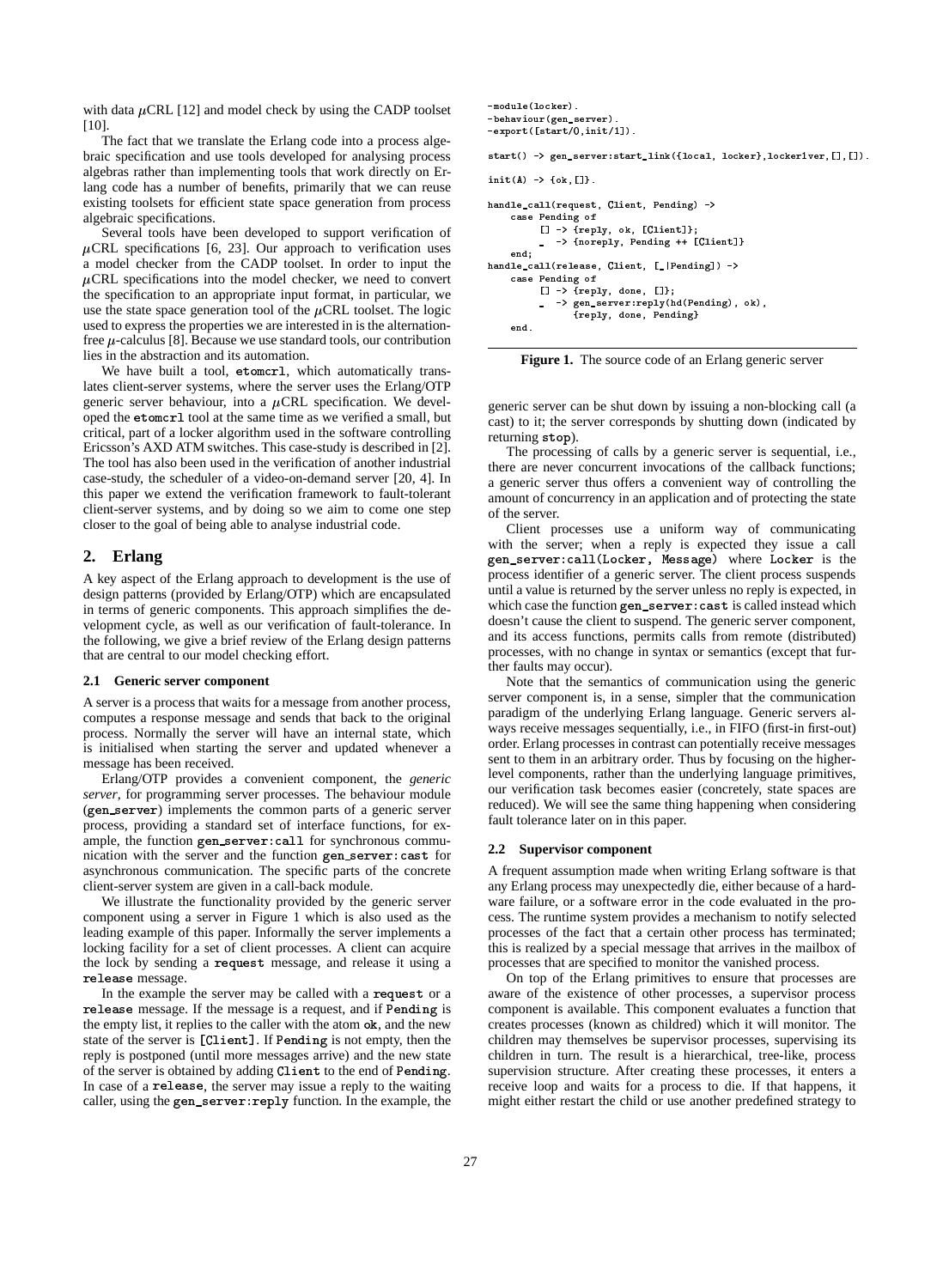recover from the problem. A typical supervisor structure is shown in Figure 2.



**Figure 2.** Supervisor tree for locker and clients

## **3. Fault-tolerance in Erlang**

In Erlang, bidirectional links are created between processes by invoking the link function with the process identifier of the process to link to as argument. There is also a function spawn\_link which atomically both spawns a new process, and creates a bidirectional link to it. Links can be removed using unlink (Pid) which removes a link between the calling process and its argument.

Terminating processes will emit exit signals to all linked processes. Erlang distinguishes between normal process termination (the toplevel function of the process returned a value) from abnormal process termination (e.g. a runtime error such as attempting to divide by zero). If a process terminates abnormally, linked process will by default terminate abnormally as well. However, a linked process can trap signals and thus escape termination when an exit signal arrives, by calling process\_flag(trap\_exit,true).

In this case, when an exit signal reaches the process it is transformed into an exit message and delivered to the process mailbox like any other message. Exit messages are of the form {'EXIT', Pid, Reason}, with Pid the process identifier of the process that terminated, and Reason the reason for termination. If a process terminates normally Reason is equal to normal.

This basic mechanism of Erlang for error handling is exploited by both the Erlang generic server behaviour and the Erlang supervisor behaviour in order to build fault-tolerant client-server systems.

The Erlang programmer that implements a server process using the generic server component has to take several possible types of faults into account. Note that the library code in the gen\_server module is fault-tolerant and is in this paper assumed to be correct, therefore, if there is an error, the error is assumed to be either in the call-back module of the generic server or in the code of the client.

First, the server itself may be faulty and crash. Recovery should be implemented by designating a supervisor process, using the supervisor component, that restarts the server process (or takes some other corrective action). In this paper we will not further discuss how to recover from server crashes by restarting.

Another error condition occurs when the server may communicate with remote processes (possibly servers), or hardware devices, that can malfunction without crashing, and moreover without generating exit signals to linked processes. Such error conditions should be handled in a traditional manner using timeouts. The generic server component has support for setting timeouts, but we will not explore the proper handling of such "semantic" faults further in this paper. Note that the Erlang runtime system implements a heartbeat algorithm for detecting crashed or non-connected nodes, so that having a link to a remote process on an inaccessible node will eventually result in the reception of an exit signal.

In this paper we focus instead on the error condition when an explicit exit signal reaches the generic server process. For the Erlang programmer such signals are handled by providing a new callback function, handle\_info (Signal, State) that gets passed the exit signal as argument, together with the current state of the server. The handle\_info function should, similarly to the other callback

functions, either return the new state of the server or stop. Note that this function will be called only if no call to the server is being processed, i.e., the restriction to sequential processing in the server is still kept.

In the client-server applications that we want to verify using the fault-tolerant extension, the state of the server contains information about the state in which its clients are in, for example, in the locker in Figure 1, the state of the locker reflects whether a client is accessing a resource or whether is waiting to get access to it. If a client terminates abnormally, the system should be able to recover gracefully without a complete restart, i.e., the state of the server process should be cleaned up accordingly.

## **4. Fault-tolerance in servers**

Our goal is to check the correctness of generic servers in the presence of crashing clients. The class of servers that we can analyse for fault tolerance have the following characteristics:

- <sup>6</sup> the server expects to receive an exit message whenever a linked client crashes.
- <sup>6</sup> the server establishes a process link to every client that issues a generic server call to it. No links should be established due to a client issuing a generic server cast.
- <sup>6</sup> the server never removes a link between itself and a client process, i.e., it never calls the function .

Although the above conditions may appear arbitrary, they are in fact indicative of a class of servers that safely implement a stateful protocol between itself and its clients, through call and reply exchanges. Thus, in a sense, these conditions give rise to a new Erlang high-level component which refines the basic Erlang generic server component.

As an example of a fault-tolerant server let us reconsider the simple server in Figure 1. The main loop of a client that accesses the locker is given in Figure 3. Every client process sends a request message followed by a release message.

 $\blacksquare$  . A  $\blacksquare$ 

gen\_server:call(Locker, request), gen\_server:call(Locker, release), = /- - \



We implement a locker which recovers from the abnormal termination of a client process by first adding the functions process\_flag and link to the call-back module of the locker given in Figure 1 as shown below.

```
\mathcal{P} \rightarrow \mathcal{P}handle_call(request, {ClientPid,Tag}, Pending) ->
   link(ClientPid),
   case Pending of
        [] -> \{reply, ok, [Client]\};-> {noreply, Pending ++ [Client]}
   end:
```
The locker process now gets linked to the clients when they request a resource. If a client crashes, the locker will receive an exit message. As previously mentioned, exit messages are handled by the generic server function handle\_info provided by the Erlang generic server behaviour. A trivial implementation of this function just returns the state of the server.

```
handle_info({'EXIT',ClientPid,Reason},Pending) ->
  {noreply, Pending}.
```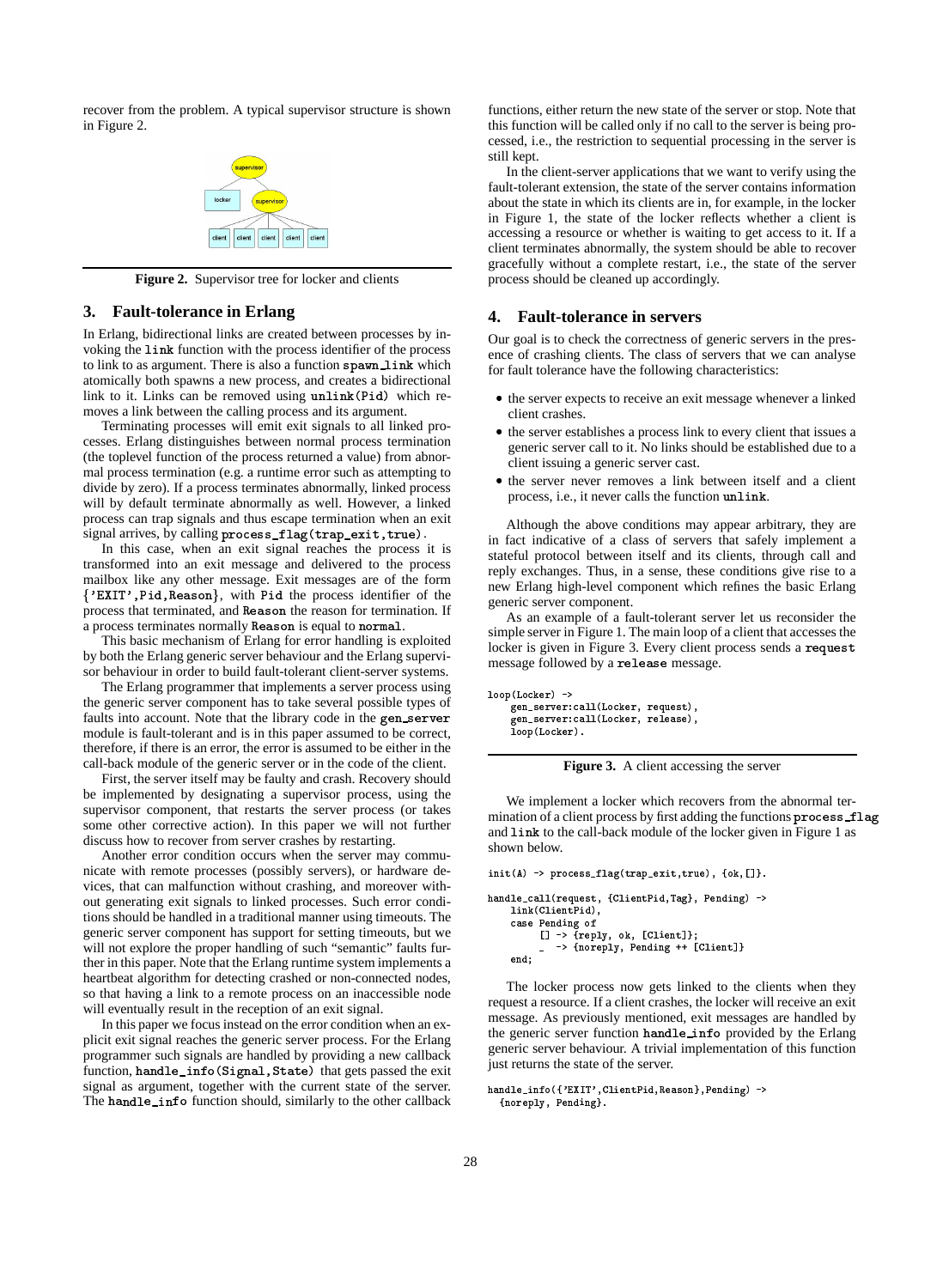Now, if a client process crashes immediately after sending the request message to the locker, then the locker will process the request message before the exit signal. If there the resource is available, then the locker will send an ok message to the client that crashed and will put the client in the pending list. Since this client has crashed, it cannot release the resource, therefore, all other clients requesting the resource are put in the pending list and will eventually starve. If the resource is not available, the client will be put in the pending list, and when the resource is available, we have the same starving situation described before. Starvation also occurs if the client crashes while accessing the resource and before releasing it. However, if the client crashes after releasing, then the program behaves correctly. Of course, more than one client process may crash, therefore, we need to consider all the combinations of clients crashing at different points in the program execution. Already we can see that testing fault-tolerant code for a simple protocol like the one presented here is quite complex. Our goal is to use a high-level language, a process algebra, and use tools to automatically generate all these combinations and to check that key properties, deadlock-freedom, mutual exclusion, and nonstarvation, are fulfilled.

The implementation of the handle\_info function for the locker is given below.

```
;=<A,0.3/3B0?<A0`6+12T
	
3LI\0.0?3/<A0G3^?,-
L6/3=6C+<AVLI^6/<A6,6?<A6@8b(3Q NewPending = remove(ClientPid Pending)
     4=0C/c=*>6=0?.0=<:.3/12\0.0?/<A6G3^?*,-
LI^6/<A6,6?<A6@8 +*`
          true \rightarrowean server:renly(hd(NevDending) ok)
              Inoranlw NawDandingle
           B (0Q
              fnorenly NewDendingl
    end.
76/<)
+*>6/1I\6.0?/<A0G0^?*,-
L6HWO8 (3Q HXOd
76/<)
+*>6/1I\6.0?/<A0G0^?*,-
L6HIT\0.0?/*A0G3^6/<A,6?"A6@-
L6=@^6/*A6,6?"A6@6Vh 6/0C*G3^6/<A0,6?<A6@6C*O8j(0Q
      case ClientPid == ClientPending of
          Frus - & Roct Condinact
          ISI0A - 3.141 ISANTUANATING ISANGNATING L
                      romavo II Ilontvia, koetvonainae II
      end.
=*>6=6?.3=<:.0/1I\0.0?3/<A0G3^?,-
L6HXO8 (3QZ`6=3.0C3/d
=*>6=6?.3=<:.0/1I\0.0?3/<A0G3^?,-
L6HWT\6.0?/<A0G0^6/<A6,6?<A6@-
L6=3@^6/<A6,?"A6@0VO
8b(3QP`6=0.0C/d
=*>6=6?.3=<:.0/1I\0.0?3/<A0G3^?,-
L6HWT\6.0?/<A0G0^6/<A6,6?<A6@-
L6=3@^6/<A6,?"A6@0Vh6/0C<G^6/*A6,6?"A6@C<O8b(3Q
      ClientPid == ClientPending.
```
When the locker receives an exit message, i.e., a client process has terminated abnormally, then if the client is in the pending list, then it is removed from it. Moreover, if the client was accessing the resource (i.e., it was in the head of the pending list), then, the resource is available and therefore the locker gives access to the resource to a client which was waiting for it. This is similar to when a client sends a release message.

## **5. Translating fault-tolerant systems to**  $\mu$ **CRL**

In this section we describe the translation to  $\mu$ CRL of Erlang fault-tolerant client-server systems. First we briefly explain the translation of Erlang systems without taking fault tolerance into account, further details are provided in [1].

For the purpose of verification Erlang programs are translated into the  $\mu$ CRL process algebra [11] by an automatic translator tool [1]. The  $\mu$ CRL toolset can then generate labelled transition systems corresponding to the  $\mu$ CRL specifications, which are used in model checking.

#### **5.1 Introduction to**  $\mu$ **CRL**

In  $\mu$ CRL behaviour is described on two levels, as traditional process behaviour using the process algebra operators of  $\mu$ CRL (sequencing, parallel composition, recursion, communication using

synchronisation, etc), and data kept by processes and exchanged in communications. Data is separated into distinct types, which are characterised by their sets of data constructors. Moreover functions can be defined over data using rewrite rules. We illustrate the intuitive semantics of the language using a simple producer/consumer example in Figure 4.

The example illustrates both the data and process part of  $\mu$ CRL. A sort Natural is defined having constructors s and 0, and a function leq defines the "less-than-or-equal" operation using a rewrite system (rules found under the section  $\text{rev}$ ).

The initial process configuration of a  $\mu$ CRL specification is given in the init section. In the example the two processes producer and consumer are specified to run in parallel (using the parallel operator " $| \cdot \rangle$ ").

The producer process offers to synchronise on a snd action, using a natural number as parameter, and then recurses, until the counter N reaches the Limit argument. In  $\mu$ CRL the syntax for an "if-then-else" choice is thenproc </ ifexpr |> elseproc. The consumer process repeatedly offers to synchronise with another process (communication in  $\mu$ CRL is always synchronous) on a rcv action, regardless of the natural number parameter (the sum operator can be understood as universal quantification).

Finally the comm section describes which actions synchronise, e.g., in the example snd and rcv are specified to synchronise (communication in  $\mu$ CRL is normally binary).

```
777 Data part
sort
    N=+n+3func
    \cap \longrightarrow Matural \capc - Natural - Natural -
mapleg - Natural # Natural -> Bool
var
    N N1 Natural
rew
    1e^{a(\theta - N)} = T1 \circ \alpha (c(N) \cap \Gamma1eq/c/N\ c/N1\\ = 1eq/N N1\
777 Drocacc part
act
    end rev Natural
c omm
   snd \mid rcv = commproc_producer(N·Natural Limit Natural) =
  end(N) producer(e(N) Limit)
  c | len(N Limit) |>
  deltaproc consumer =eum (Moeenge Natural Trav (Moeengo)) consumer
```
?"A
?<G\_F076+,4/\*712K-LMC 1MC1MC 1MC 12K838383808 h0h]4+<A
C<-3)/\*7

```
Figure 4. \muCRL example
```
#### **5.2 Translation**

The translation of Erlang mimics the separation between process behaviour and functional behaviour present in  $\mu$ CRL. A preanalysis step partitions Erlang functions into two categories: the ones with pure functional computation, and the ones with side effects (e.g., communication to/from a generic server). The sideeffect free Erlang functions are translated into  $\mu$ CRL functions, which are defined using a set of rewrite rules. Thus such Erlang functions do not generate any state. In contrast the side-effect Erlang functions are translated into  $\mu$ CRL processes, using the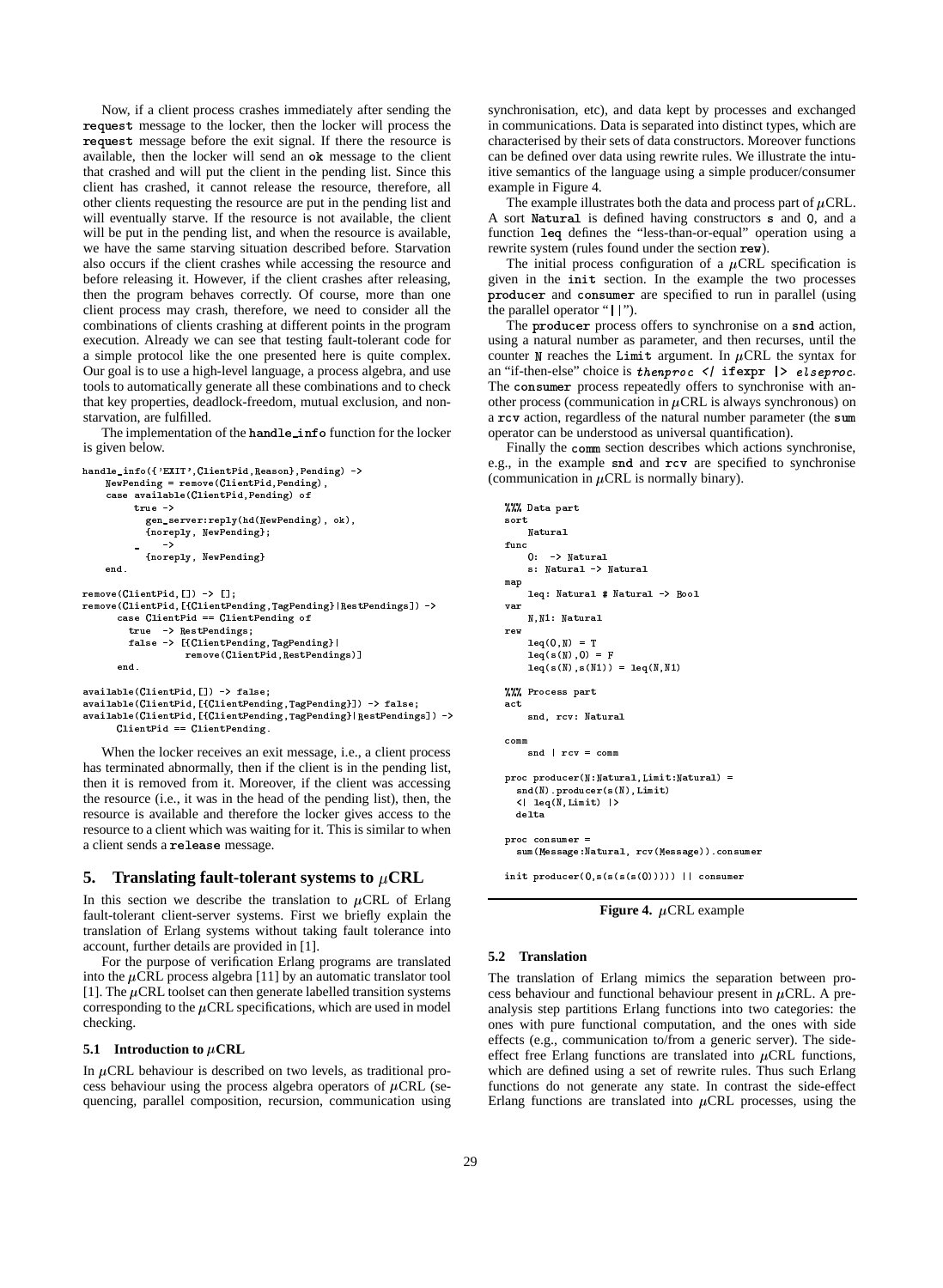process operators. Henceforth we will focus on the translation of Erlang side-effect functions.

The translation of communications with a generic server uses an intermediate buffer process implemented in  $\mu$ CRL, which stores sent messages until the translated generic server process is ready to receive them. Thus the asynchronous nature of communication in Erlang is kept in the translated code. The translation of non-tail recursive side-effect functions uses an explicit call-stack to keep track of recursive calls.

Which processes (e.g., generic servers and clients) to translate is computed by analysing the supervisor description for setting up the system, which contains a listing of its processes and which function (and module) a process should start to execute. The generic server processes are found by analysing which processes initially execute a function in a module with the generic server behaviour attribute.

We illustrate the translation using an example, where the loo function in Figure 3 has been translated into  $\mu$ CRL.

```
\frac{1}{2} \frac{1}{2} \frac{1}{2} \frac{1}{2} \frac{1}{2} \frac{1}{2} \frac{1}{2} \frac{1}{2} \frac{1}{2} \frac{1}{2} \frac{1}{2} \frac{1}{2} \frac{1}{2} \frac{1}{2} \frac{1}{2} \frac{1}{2} \frac{1}{2} \frac{1}{2} \frac{1}{2} \frac{1}{2} \frac{1}{2} \frac{1}{2} gan sarvar call(Locker request MCBICalf)
  sum(MCRLFree0:Term,gen server replied/MCBISelf MCBIEreeO Locker)
          gen server call(Locker release MCBISelf)
          c 11 m i w i w i co c i crm
                 gen server renlied(MCRISelf MCRIFree1 Locker)
                 1\text{con}(\text{MDI Calf Inclon})))
```
The MCRLSelf parameter of the loop process represents the process identifier of the process. The communication with the generic server is split into a call part where the gen\_server\_call  $\qquad$ synchronises with the message buffer, and a return part where the action gen\_server\_replied synchronises directly with the generic server. The summation operator (sum) can be understood as an infinite summation where the variable MCRLFree1 is replaced by any possible Erlang value.

The translation of the handle\_call server-side function, for a request, given in Figure 1 is shown below:

```
\mathbf{p}_\mathcal{A} correction (MCDI \mathbf{C}_\mathcal{A}) for \mathbf{p}_\mathcal{A} and \mathbf{p}_\mathcal{A} , \mathbf{T}_\mathcal{A} and \mathbf{p}_\mathcal{A} .
  sum(CClient:Termhandla call(MCBICalf raguest Cliant)
          (gen server renly(Client, ok, MCBICelf)
            eerverloon(MCBISelf cone(Client nil))
                                  لا (Landing nil) +rua) احداث
            eerwerloop(MCBICelf liet append(Dending cone(Client nil))))
               for the contract of the contract of the contract of the contract of the contract of the contract of the contract of
```
Informally, the action handle\_call synchronises with the buffer on a synchronous call, and the server replies to a call using the action gen\_server\_reply. If the state of the server (Pending) is the empty list, an immediate reply is sent, otherwise the new client is entered at the tail of the request queue (Pending) of the server. Note that the description of which action synchronize is given in a separate declaration in  $\mu$ CRL, we omit the declaration in this paper.

The fault-tolerant extension of Erlang only affects the process part of Erlang, hence, the translation of the functional part of faulttolerant Erlang remains the same.

For the process part, the fault-tolerant extension of Erlang assumes that a server expects to receive an exit message in its mailbox whenever a linked client crashes, and that this exit message is received and handled by the generic server primitive handle\_info. The translation to  $\mu$ CRL therefore needs to take into account this implicit communication between the client and the server, and the translation of the handle\_info function.

The translation of the generic server primitives of Erlang to  $\mu$ CRL uses a buffer. The communication mechanism in case a client process crashes is similar to the one used in the other generic server communication primitives, with the difference that the exit message sent by a client that crashed is handled by the generic

server primitive handle\_info. We choose to represent the sending of this exit message in  $\mu$ CRL by the action crash which synchronises with the buffer of the server. The extended  $\mu$ CRL buffer that communicates with the crash action is shown in Figure 5.

As stated before, a server expects to receive an exit message in its mailbox whenever a linked client crashes. Because the server links to a client process in the handle\_call function, the exit messages from a crashing client can only be received after the client issues a gen\_server: call. Thus, in the Erlang code of a client, the client can crash:

- $\bullet$  between issuing a gen\_server: call and receiving the a reply from the server.
- after receiving the reply to the gen server: call from the server.
- p after issuing a gen\_server: cast if there was at least one gen\_server: call to the same server before.

Note here especially that the number of crash points are reduced considerably, because of the use of a higher-level component, than if the lower language fault tolerance mechanism was used. The benefit is, again, both reduced state space (with regards to verification) and for the programmer an easier task to write a fault tolerant program.

We insert the  $\mu$ CRL code corresponding to a client crashing automatically. The crashing of a client process is modelled in  $\mu$ CRL by the action crash. This action synchronises with the buffer of the server in the same way as the gen\_server\_cast action. The crash action appears in the  $\mu$ CRL specification of a client as an alternative to every  $\mu$ CRL communication action that corresponds to a communication function in Erlang. The possibility to crash is represented in  $\mu$ CRL as a non-deterministic choice between the crash action and the  $\mu$ CRL action corresponding to the Erlang communication function.

Note that in Erlang, if a client crashes between issuing a gen\_server: call and receiving a reply from the server, the server will finish the evaluation of the handle\_call before reading the exit message from the mailbox. This is not problematic, since, in Erlang, sending a message never fails, even if the message is sent to a non-existing process. However, communication between processes in  $\mu$ CRL is handshaking, therefore, the action gen\_server\_reply used to send the reply from the server to the client process tries to communicate with the action gen\_server\_replied in the client, even if the process client has crashed. To simplify the translation, we let the client process receive the reply message, even after crashing. This means that after every crash action that occurs after a gen\_server: call action, the gen\_server\_replied action is added. Similarly, a client could crash after it makes a call to the server, and before the server attempts to link to it using the link function. However, the semantics of the link function in Erlang guarantees that if a process attempts to link to a terminated process, an exit signal is sent, thus our treatement is correct.

As an example, the Erlang code in Figure 3 is translated to a  $\mu$ CRL process, with a possibility to crash, below.

```
nroc loon(MCRICalf Tarm Locker Tarm) =
    gen server call(Locker request MCBICelf)
    \{r_{\alpha} \} (Increase tuple (FIIT tuple (MCDI Calf tuplen; 1 (FIIT))))
     sum(MCRLFree0: Term,
      ean sarvar ranliad/MCBISalf MCBIFraaN Lockar))
     \mathrm{\check{d}}elta
        for the contract of the contract of the contract of the contract of the contract of the contract of the contract of the contract of the contract of the contract of the contract of the contract of the contract of the contr
       sum(MCRLFree0: Term.
        gen server renlied(MCBICelf MCBIFreeO Locker)
        \{C_{\mathbf{r}}\} \{T\} \{T\} \{T\} \{T\} \{T\} \{T\} \{T\} \{T\} \{T\} \{T\} \{T\} \{T\} \{T\} \{T\}deltafor the contract of the contract of the contract of the contract of the contract of the contract of the contract of
```
(gen server call(Locker release MCBICelf)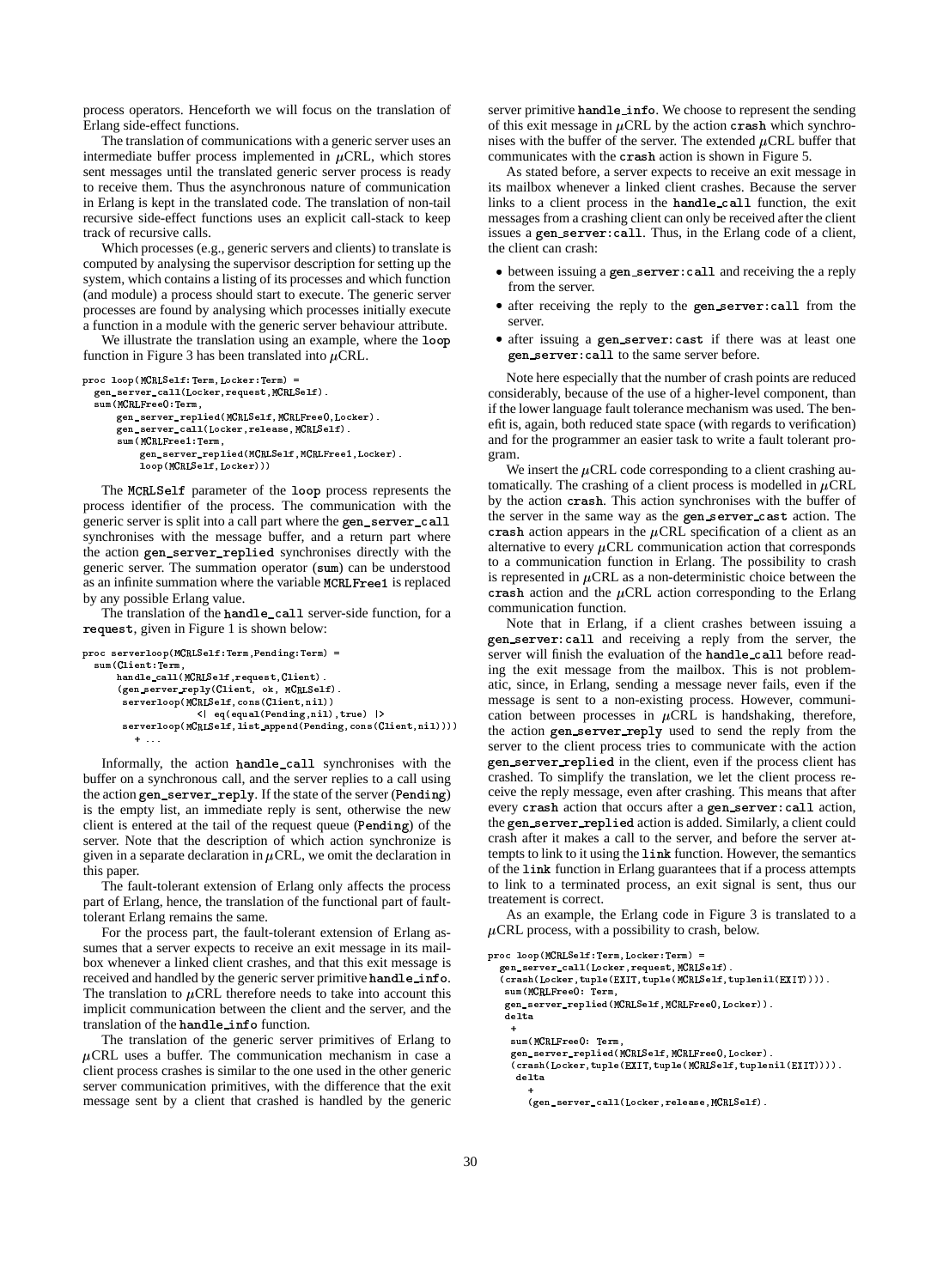```
(crsch(Iocker + un]e/FTT + un]e/MTRCa1f + unlandri(IFTT)))sum(MCRLFree1:Term.gen server renlied/MCRICelf MCRIFree1 Iocker))
         deltafor the contract of the contract of the contract of the contract of the contract of the contract of the contract of
sum (MCRLFree1: Term
    gen server renlied(MCBICelf MCBIFree1 Locker)
           (crash(I.orker\_tunle/FXIT\_tunle/MCRICe1f\_tunleni1/FXIT)))deltafor the contract of the contract of the contract of the contract of the contract of the contract of the contract of the contract of the contract of the contract of the contract of the contract of the contract of the contra
          1oon (MCBI Calf, Locker))))))))
```
The handle\_info function has the same syntax as the handle\_cast, and its semantics are basically the same, with the difference that a handle cast function implements the handling of a cast message while the handle\_info function implements the handling of an exit message.

The  $\mu$ CRL toolset is used to generate a state space from the  $\mu$ CRL translation. Obviously, the state space generated for a clientserver system with this client process is larger than the one where the client cannot crash. For example, the state space generated in a scenario with two client processes which cannot crash contains 33 states and 48 transitions, while the state space for the same scenario with crashing clients consists of 326 states and 584 transitions.

# **6. Model checking properties in fault-tolerant systems**

Once the labelled transition system has been generated by the  $\mu$ CRL toolset, from the  $\mu$ CRL specifications which is automatically translated from the source Erlang program, the CADP toolset [9] is used to verify that safety and liveness properties are fulfilled. Such correctness properties are formulated in the regular alternation free  $\mu$ -calculus [17, 16]. Informally, the modalities in the logic are relaxed to sequences of actions characterised by regular expressions.

Action label are enclosed in quotes (e.g., 'crash') and can contain wildcards (e.g.,  $'$  \* crash.\*' matches any action that has the text string crash somewhere in its name),  $\neg$ regaction matches any action that does not match the action regular expression *regaction*, regaction,  $\vee$  regaction, matches any action that matches either  ${\it regaction}_1$  or  ${\it regaction}_2.$ 

Actions can be composed using the normal regular expression operators, i.e., denotes alternative,  $*$  zero or more occurencies, is sequencing, and - matches any action. Comments can be enclosed in formulas using the  $(*$  comment  $*)$  notation.

In addition simple formula macros with parameters are used, e.g.,  $AlwaysPosible(a) = [-<sup>*</sup>](a)$  *true* defines a macro expressing which expresses that after any sequence of actions, it must be possible to perform the action parameter . Thus, we can check that the action ok is always enabled using  $AlwaysPosible(\circ k)$ .

## **6.1 Deadlock freedom**

Since we model crashing of client processes, actually we are introducing deadlock states. To verify that a client-server system is deadlock-free except for the states where all clients have crashed, we formulate a fault-tolerant version of the classical deadlockfreedom property. The property we are interested in states that no deadlocks occurs as long as not all the processes in the system have crashed. This property can be expressed by explicitly stating the crash actions in the formula.

For instance, supposing there are three processes in the system. Then we define a action sequence macro denoting the sequences containing 0, 1, or 2 crashes:

```
BETWEEN_0_AND_2_CRASHES() =
       ((¬'."info."')" (* 0 crashes *)<br>(¬'."info."'*'."info."')" (* 1 crash *)<br>(¬' "info."'*' "info."'(¬' "info."')" ' "info."'(¬' "info."'))
```
Using the macro, the deadlock freedom property becomes:

\_ ?@ABC@`@FE <sup>G</sup> HEJI <sup>K</sup> LDMNHO<PJ@FODQ^RWab (,ced/feg1h

This formula will spot the deadlocks unrelated to complete crashes of the system. In general, for N processes in the system, one must write N-1 lines of the form  $('$  \* info \*' $(-'$  \* info \*'')\*) in the macro above.

This example highlights the need to reconsider the properties used to verify nonfault-tolerant systems in order to verify faulttolerant systems. In the following two subsections we discussed how mutual exclusion and non-starvation can be verified.

## **6.2 Mutual exclusion**

The formulation of the mutual exclusion property for the non-faulttolerant locker is given below. To make verification easier two actions are introduced in the Erlang code of the client to signal the entering ( $use$ ) and the exiting ( $free$ ) of the critical section.

```
BETWEEN(\mathsf{a}_1,~\mathsf{a}_2,~\mathsf{a}_3) = [-* \boldsymbol{.} \mathsf{a}_1\boldsymbol{.}~(\neg \mathsf{a}_2)^* \boldsymbol{.} \mathsf{a}_3] falseMIITRY() = RF T W F F N('neg('")' 'frac(' */' 'neg(' *)')'
```
The formula states that 'on all possible paths, after an use action, any further use action must be preceded by an free action'. Intuitively, the formula means that if a client process is accessing the resource, then no other client process can access it until the resource has been freed. This formula does not hold in the state space generated for the a scenario with two crashing clients. The CADP model checker gives the following counter-example.

```
\muas 11/1\alphaakam megusat 71H = 701 \pm 7 also 3 \pm 2 \pm 3"action use(C1)\,""info(locker (FYIT (1 FYIT))"
\muas 11/1\muaksa, megusat, \mu0)\muz 76/<F.a1I\,{L2+5L2.3+04*56/*7
8 z
"setion usa/CO)"
```
The counter-example shows that the mutual exclusion property is violated, since the resource is accessed by two process clients, client 1 and client 2, without being freed. However, the counterexample is also showing that, client 2 is accessing the resource after client  $1$  has crashed, therefore, strictly speaking, client  $1$  is not accessing the resource because it is dead.

In order to show that the mutual exclusion property is verified in the fault-tolerant first version of the locker case-study, we need to take the client crashes into account, as is done in the property below.

$$
FT-BETWEEN(a1, a2, a3, a4) =
$$
  
\n
$$
[-^{*} \cdot a1 \cdot (-a2 \vee a3)^{*} \cdot a4] false
$$
  
\n
$$
FT-MUTEX()
$$
  
\n
$$
FT-RETWEEN('neg('*)'/\text{free}(*)'/\text{info}(*)'/\text{vse}(*)')
$$

To illustrate the power of model checking as a debugging tool, consider the following erroneous implementation of the handle\_info function of the locker. After a client crashes, access to the resource is given to the client that was waiting to get access in the head of the pending list.

```
;
=<A6,0.3/0B0?"A0`6+-
12T 	-
3LI\6.0?/<A0G0^?*,-
L/3=0C+<A
VLW^6/<A,6?"A6@8 (3Q NewDending = remove(ClientDid Dending)
    case NewDending == [] of
        false ->
           ean sarwar:ranlw(hd(NawDanding) ok)
           fnoranlw NawDandingle
         \rightarrow\blacksquareend.
```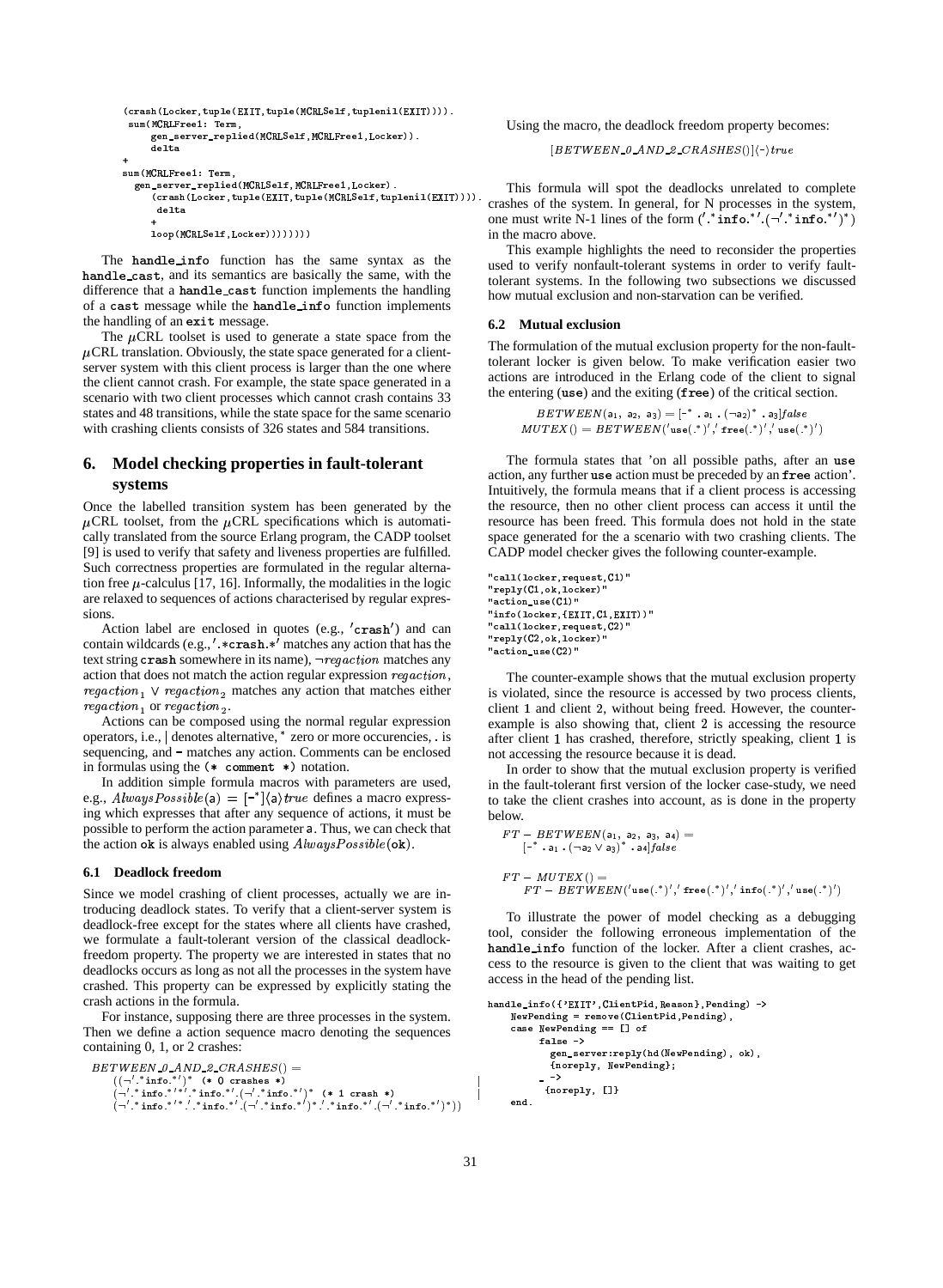```
gen_server_call | gscall = burrercall = monomers = 0.000 = 0.000 = 0.000 = 0.000 = 0.000 = 0.000 = 0.000 = 0.000 = 0.000 = 0.000 = 0.000 = 0.000 = 0.000 = 0.000 = 0.000 = 0.000 = 0.000 = 0.000 = 0.000 = 0.000 = 0.000 = 0.0
  gen_server_cast | gscast = buffercast
   crash | gsinfo = bufferinfo
  gshcall | handle_call = call
                                    and the contract of the contract of the contract of the contract of the contract of the contract of the contract of the contract of the contract of the contract of the contract of the contract of the contract of the contra
  gshcast | handle_cast = cast
  gshinfo | handle_info = info
  gen_server_reply | gen_server_replied = reply
proc
     <code>Server Buiier</code>(MCRLSeli: lerm, Messages: GSBuiier) =
       (buiteriull(MCKLSeli).
        (gshcast(MCRLSelf,cast_term(Messages)).
           Server Buffer(MCRLSelf.rmhead(Messages))
         <| is_cast(Messages) |>
         (gshinfo(MCRLSelf,info_term(Messages)).
             Server Buffer(MCRLSelf.rmhead(Messages))
          <| is_info(Messages) |>
          (gshcall(MCRLSelf,call_term(Messages),call_pid(Messages)).
              Server Buffer(MCRLSelf.rmhead(Messages))
           <| is_call(Messages) |>
           s-
sss
      <| maxbuffer(Messages) |>
       (sum(Msg: Term,
             ann an Ilian anns a' Bann anns an Dùbhlachd an Dùbhlachd an Dùbhlachd an Dùbhlachd an Dùbhlachd an Dùbhlachd a
                  gscall(MCRLSelf, Msg, From).
                  <code>Server_Buffer(MCRLSelf, addcall(Msg,From,Messages)))) +</code>
        sum(Msg: lerm,
            gscast(MCKLSelf, Msg).
             <code>Server_Burrer(MCRLSelf, addcast(Msg,Messages))) +</code>
        sum(Msg: Term,
            gsinfo(MCKLSelf, MSg).
             <code>Server_Butter(MCRLSelt, addinto(Msg,Messages))) +</code>
        (gshcast(MCRLSelf,cast_term(Messages)).
           Server Buffer(MCRLSelf.rmhead(Messages))
         <| is_cast(Messages) |>
         (gshinfo(MCRLSelf,info_term(Messages)).
             Server Buffer(MCRLSelf.rmhead(Messages))
          <| is_info(Messages) |>
          (gshcall(MCRLSelf,call_term(Messages),call_pid(Messages)).
              Server Buffer(MCRLSelf.rmhead(Messages))

 -
$ m"q-

s 10
           s-
sss
```
--

the contract of the contract of the contract of the contract of the contract of the contract of the contract of

**Figure 5.** The Generic Server Buffer Process

This code is correct for the case where a client crashes after obtaining access to the resource, but it is wrong if the client crashes after releasing the resource. Testing concurrent code is tricky, in particular, in this example, only the right combination of more than three clients, a client crashing after releasing the resource and the other two or more clients waiting in the pending list triggers the error in the fault-tolerant code.

However, the model checker fed with the  $\mu$ CRL specification automatically obtained from the erroneous Erlang code and the FT-MUTEX property gives, in few seconds, the following counterexample:

| "call(locker, request, C1)"      | (1) |
|----------------------------------|-----|
| "reply(C1, ok, locker)"          | (2) |
| "call(locker, request, C3)"      | (3) |
| "info(locker, {EXIT, C3, EXIT})" | (4) |
| "action use(C1)"                 | (5) |
| "action_free(C1)"                | (6) |
| "reply(C1, ok, locker)"          | (7) |
| "call(locker, request, C2)"      | (8) |
| "call(locker, release, C1)"      | (9) |

| "reply(C2,ok,locker)"  | (10) |
|------------------------|------|
| "action use(C2)"       | (11) |
| "reply(C1,done,locker) | (12) |
| "action use(C1)"       | (13) |
|                        |      |

Here we have a trace where client 1 requests and is granted permission to access to the resource and is put in the pending list (lines  $(1)$  and  $(2)$ ), thereafter client 3 requests access to the resource and is put in the pending list after client  $1$  (line  $(3)$ ). Then client 3 crashes and because the pending list is not empty, an ok message saying that the resource is available is sent to the first element in the pending list, which is client  $1$  (line  $(7)$ ). Client } requests access to the resource and is put in the pending list after client 1 (line  $(8)$ ). In the meanwhile, client 1 has used the resource and sends a message to the locker to release it (line  $(9)$ )<sup>1</sup>. The locker checks if there is any client waiting in the pending list to get access to the resource and gives access to the resource

 $1$  Note that client 1 has not yet received the  $\circ \mathbf{k}$  message sent to it after client . crashed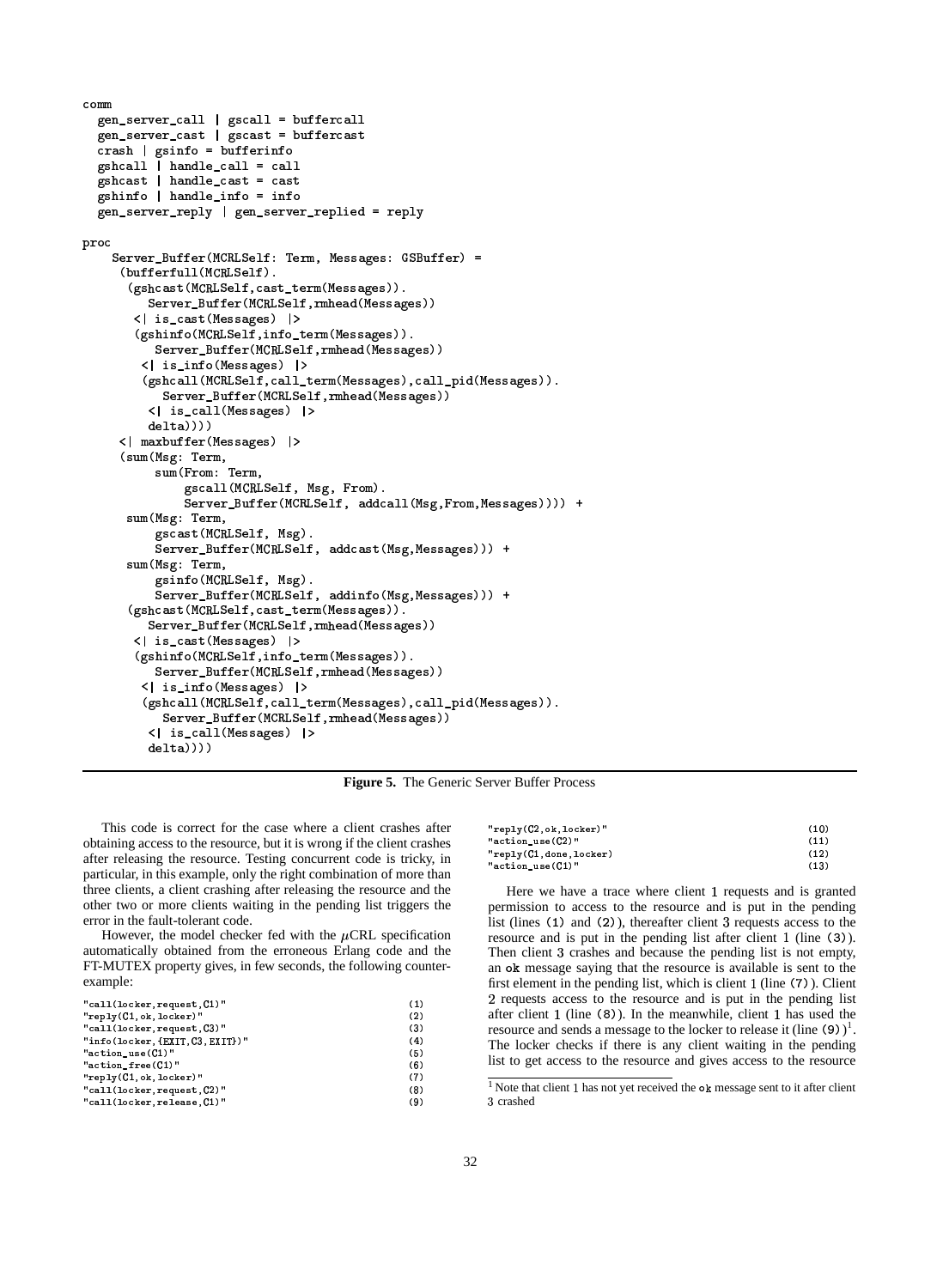to client  $2$  (line  $(11)$ ) which access the critical section. But then client 1 receives the message done that the server sent after client 1 released, and then reads the ok message with which it was given permission to access the resource, thus entering the critical section as well (line  $(13)$ ). At this point, the mutual exclusion property fails because both client 2 and client 1 are accessing the resource at the same time.

The counter-example is useful because it gives precise information on where the error occur and makes possible to reproduce it. This trace can also be used to generate tests for the system.

## **7. Conclusions and related work**

One of the aspects that makes the programming language Erlang popular among developers of business-critical systems is the inclusion of constructs to handle fault-tolerance.

Our approach to verification of such fault-tolerant systems has several components. First, Erlang systems are translated into  $\mu$ CRL specifications. Next, the  $\mu$ CRL toolset generates the state space from the algebraic specification, and finally, the CADP toolset is used to check whether the system satisfies correctness properties specified in a the alternation-free  $\mu$ -calculus.

To enable analysis of fault behaviour we introduce in a systematic way explicit failure points in the algebraic specification, where the system processes may fail. The key observation is that, due to the usage of higher-level design pattern that structure process communication and fault recovery, the number of such failure points that needs to be inserted can be relatively few, and can be inserted in an application independent manner. In other words, the state spaces generated from a failure model can be generated automatically, are relatively small, and are thus amenable to model checking.

We have demonstrated the approach in a case study where a server, built using the generic server design pattern, implements a locking service for the client processes accessing it. The server necessarily contains code to handle the situation where clients can fail; if it did not the server would quickly deadlock. In the study we verify, using the automated translation and model checking tool, systems composed of a server and a set of clients with regards to crucial correctness properties such as deadlock freedom, mutual exclusion and liveness.

The formal verification of fault-tolerant systems has been studied before, both using theorem provers, for example PVS [19], and model checkers like SPIN [14] and CADP [9]. These tools have been applied to several case-studies, some examples can be found in [18, 21]. In contrast to our approach, they target a single application only, are ad-hoc, and often do not provide a reusable verification method.

General models for the verification of fault-tolerant algorithms are also present in the literature, for example [15]. The main difference with our approach is that our models (similar to the software) are on a higher-abstraction level than those works; there is more intelligence built-in the Erlang component programming model than in general model, and it is interesting to see, that using such a model actually makes it easier to verify the correctness of the solution. However, in the case of [15], they consider time, which might not fit the Erlang model we propose. Further research is therefore needed.

Related to our work is the formal verification method proposed in [22] for distributed JavaSpaces, a distributed programming model where agents share information via a common space, and where the space handles the details of concurrent access to the data. The method is illustrated by verifying a fault-tolerant algorithm where some identical processes (workers) compute a value independently and one special process (master) publishes the result of the computation. Fault-tolerance is imposed on to the system as follows: any worker can suddenly stop, in which case the system recovers gracefully and the process is never restarted. The master can suddenly stop as well but it is restarted only once. The JavaSpaces architecture and the fault-tolerant algorithm are manually written in  $\mu$ CRL and verified by the combination of the  $\mu$ CRL toolset and the CADP toolset, in a similar way as we do. The key difference is that we obtain the  $\mu$ CRL specifications automatically from the Erlang code, while they manually translate the Java code into  $\mu$ CRL. This is a significant advantage since, as the authors themselves admit, "We think that the automatic translation of the [Java] code is very important from a methodological point of view and for the "industrial" application of the verification technique [...]".

#### **References**

- [1] T. Arts, C. B. Earle, and J. J. Sánchez-Penas. Translating erlang to crl. In *Fourth International Conference on Application of Concurrency to System Design*, June 2004.
- [2] T. Arts, C. Benac Earle and J. Derrick. Verifying Erlang code: a resource locker case-study, In *Proc. of Int. Symposium on Formal Methods Europe*, LNCS 2391, p. 183-202, Springer-Verlag, Copenhagen, Denmark, July 2002.
- [3] T. Arts and T. Noll. Verifying generic Erlang client-server implementations. In Proc. of IFL2000*, LNCS 2011, p. 37–53, Springer Verlag, Berlin*, 2000.
- [4] T. Arts and J. J. Sánchez-Penas. Global scheduler properties derived from local restrictions. In Proc. ACM SIGPLAN Erlang workshop*, Pittsburg, USA*, October 2002.
- [5] J. Corbett, M. Dwyer, and L. Hatcliff. Bandera: A source-level interface for model checking java programs. In Teaching and Research Demos at ICSE'00*, Limerick, Ireland*, June 2000.
- [6] CWI. mcrl: A *language and tool set to study communicating processes with data*, February 1999.
- [7] Building a better bug-trap. *Economist Technology Quarterly*, June 2003.
- [8] E. Emerson and C.-L. Lei. Efficient model checking in fragments of the propositional mu-calculus. In Proc. LICS, pages 267–278, 1986.
- [9] J.-C. Fernandez, H. Garavel, A. Kerbrat, R. Mateescu, L. Mounier, and M. Sighireau. Cæsar/Aldébaran development package): A protocol validation and verification toolbox. In Proc. of CAV*, LNCS 1102, p. 437–440, Springer Verlag, Berlin*, 1996.
- [10] H. Garavel, F. Lang, and R. Mateescu. An overview of cadp 2001. *European Association for Software Science and Technology (EASST) Newsletter*, 4:13–24, August 2002.
- [11] J. F. Groote. The syntax and semantics of timed mcrl. Technical Report SEN-R9709, CWI, Amsterdam, 1997.
- [12] J. F. Groote, W. Fokking, and M. Reiniers. Modelling concurrent systems: Protocol verification in  $\mu$ CRL, April 2000.
- [13] K. Havelund and T. Pressburger. Model checking JAVA programs using JAVA pathfinder. *STTT*, 2(4):366–381, March 2000.
- [14] G. Holzmann. *The Design and Validation of Computer Protocols*. Pretence Hall, 1991.
- [15] T. Janowski and M. Joseph. Dynamic scheduling and fault-tolerance: Specification and verification. *Real-Time Systems*, 20:51–81, January 2001.
- [16] D. Kozen. Results on the propositional  $\mu$ -calculus. *TCS*, 27:333–354, 1983.
- [17] R. Mateescu. Local model-checking of an alternation-free valuebased modal mu-calculus. In *Proceedings of the International Workshop on Software Tools for Technology Transfer STTT'98, Aalborg, Denmark*, July 1998.
- [18] J. Rushby. Systematic formal verification for fault-tolerant timetriggered algorithms. *IEEE Transactions on Software Engineering*, 25(5):651–660, September 1999.
- [19] S. O. J. Rushby and N. Shankar. Pvs: A prototype verification system. In *11th International Conference on Automated Deduction (CADE), Deepak Kapur eds. Lecture Notes in Artificial Intelligence, volume 607, pages 748-752, Springer Verlag, Saratoga, NY*, June 1992.
- [20] J. J. Sánchez Penas and C. Abalde Ramiro. Extending the VoDKa